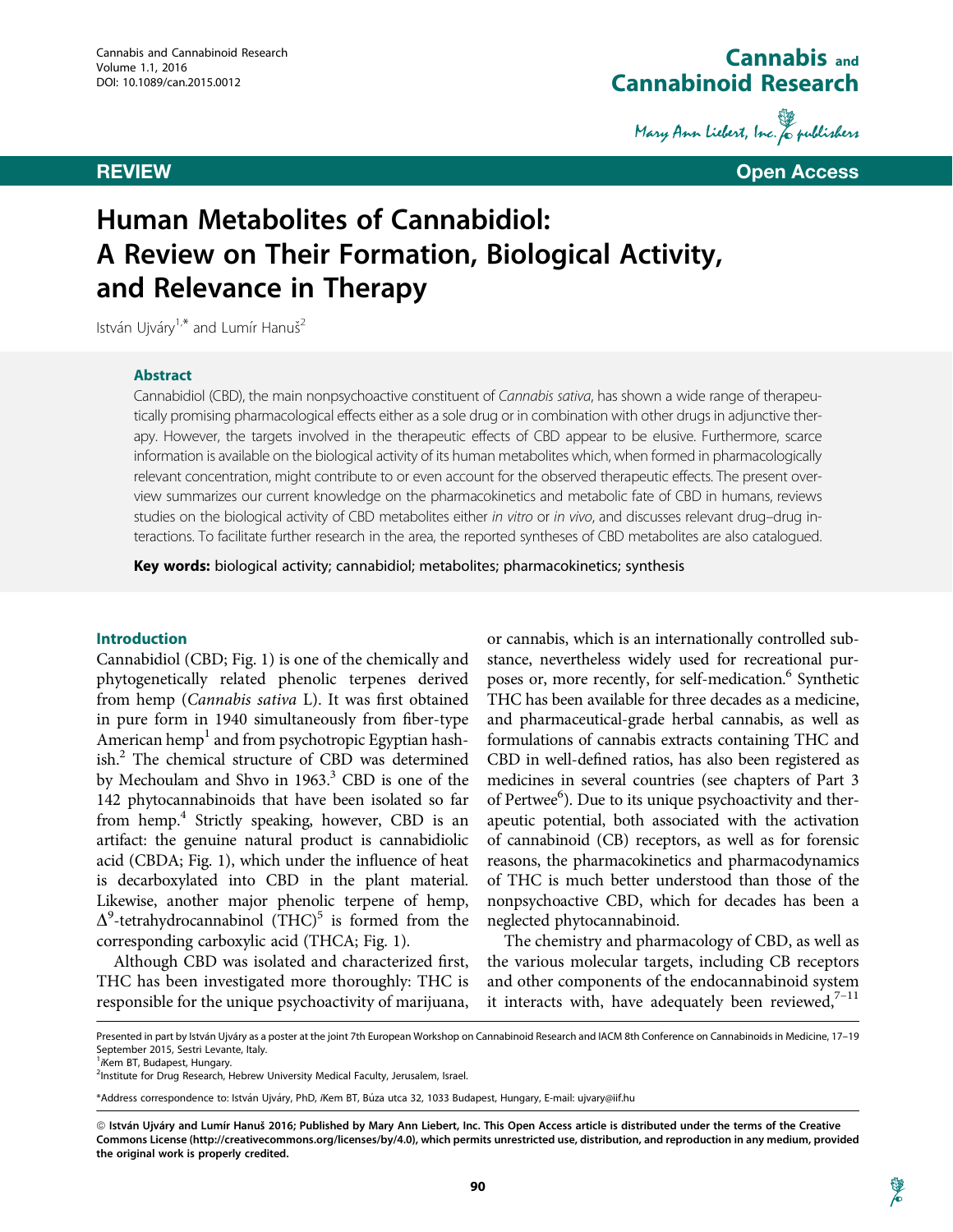

while the pharmacology of CBD analogs, with emphasis on anti-inflammatory effects, was the subject of a recent overview.<sup>12</sup>

In the recent decade, preclinical studies, human case reports, and a plethora of anecdotal accounts, recognizing the relative safety of CBD, have prompted the exploration of the therapeutic potential of CBD against a range of diseases.<sup>13–18</sup> In particular, the promise of CBD in treating cancer and drug-resistant epilepsy in children has recently brought this natural product into the focus of the scientific community, clinicians, the media, as well as politicians and regulatory agencies.<sup>19–24</sup> Consequently, the US Food and Drug Administration and the European Medicines Agency have granted CBD preparations the ''Orphan Drug'' designation for use in the treatment of epilepsy in children (Dravet and Lennox-Gastaut syndromes) and neonatal asphyxia, and clinical trials sponsored by GW Pharma Ltd. have been started in these indication areas.<sup>25,25a,25b</sup>

While some information on the pharmacokinetics of CBD in experimental animals and humans is available, $26-29$  the biological activity of CBD metabolites has received scant attention.<sup>30</sup> The purpose of this review is to summarize our current knowledge of the human pharmacokinetics of CBD with particular emphasis on the biological properties of established or putative human metabolites of CBD. We also indicate several gaps in our knowledge on CBD metabolites, which should be filled by further research that aims to expand the therapeutic use of CBD-based medications. Forensic studies reporting on CB levels as detected in the urine, blood, or saliva of smokers of cannabis cigarettes or of users of various medicinal cannabis preparations have been excluded (for recent reviews, see Huestis<sup>28</sup> and Huestis and Smith<sup>29</sup>). To facilitate further research in the area, the synthetic routes reported for CBD metabolites and their close structural analogs are also catalogued.

### Human Pharmacokinetics of CBD Upon Various Administration Routes

Extensive studies in animals, including rodents and the dog, indicate that a large portion of the administered CBD is excreted intact or as its glucuronide.<sup>26,27</sup> Due to extensive Phase I metabolism, the pharmacokinetics of CBD is complex and the bioavailability of oral CBD is low across species. $26-29$  In general, the most abundant metabolites are hydroxylated 7-COOH derivatives of CBD (Fig. 2) that are excreted either intact or as glucuronide conjugates. The route of administration affects the pharmacokinetics of CBD and high intraand intersubject variability is common in humans as the following paragraphs demonstrate.

In five individuals each smoking a single cigarette containing  $\sim$  19 mg [<sup>2</sup>H]CBD, the average peak blood plasma level of CBD was 110 ng/mL (range: 42–191 ng/mL) recorded at 3 min postdose; the mean half-life was  $31 \pm 4$  h and the average systemic availability was  $31\%$  (range:  $11-45\%$ ).<sup>31</sup>

In an early study with healthy volunteers who were given 20 mg  $[{}^{3}H]$ CBD by intravenous (i.v.) injection, 7-COOH-CBD was the most abundant metabolite in the plasma, while 7-OH-CBD was only a minor biotransformation product (in the original publication, the compounds are referred to as 11-carboxy-CBD and 11-hydroxy-CBD, respectively).<sup>32</sup> In the urine, unchanged CBD and, to a lesser extent, conjugated CBD were the main excretion products and about 16% of the total radioactivity was eliminated in 72 h by this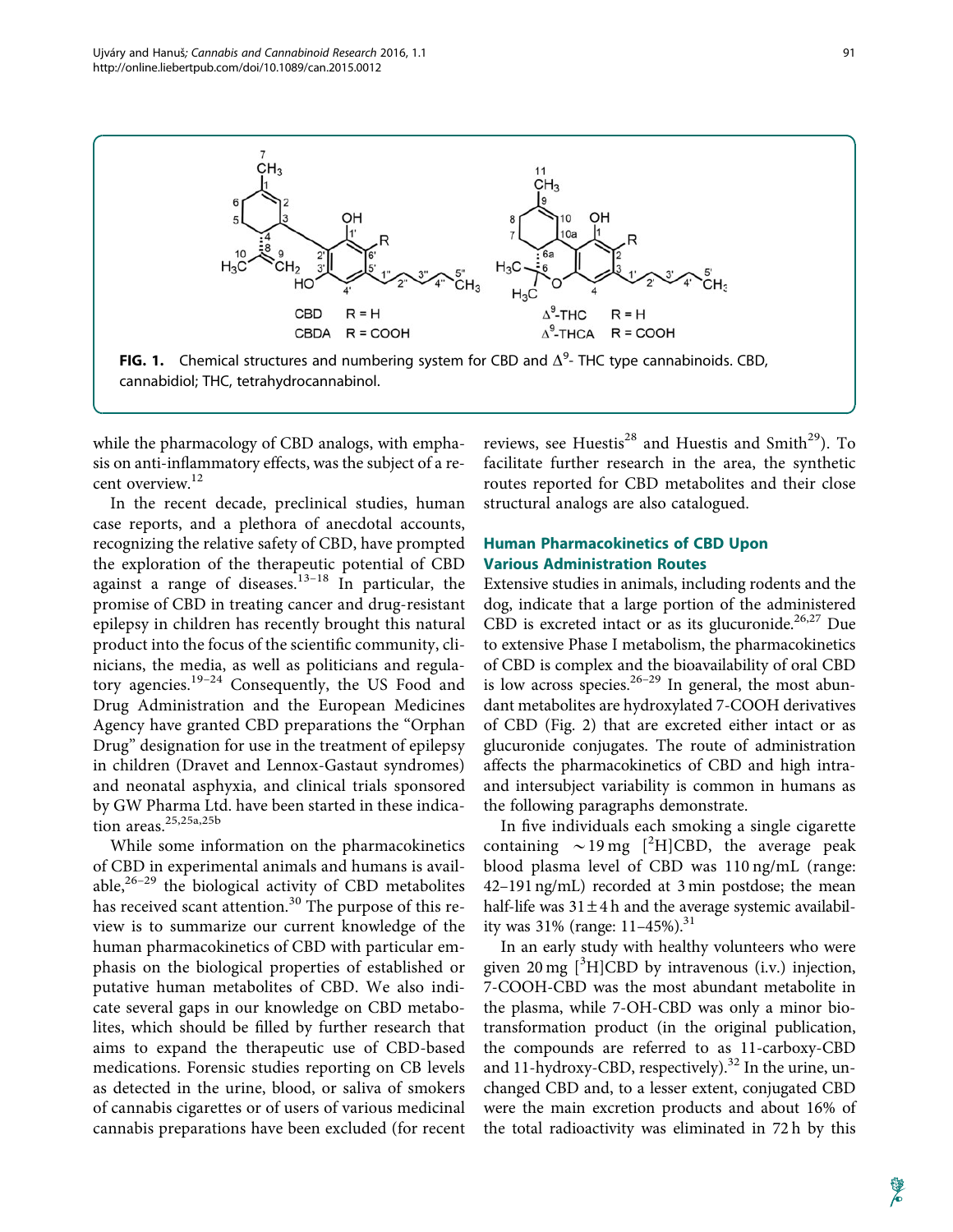

FIG. 2. (a) Chemical structures of major (>1%) metabolites of CBD identified by GC-MS in anhydrolyzed urine of a dystonic patient treated chronically with the drug.<sup>59</sup> The compounds are listed according to their relative amounts (decreasing from upper left to lower right) based on peak areas of the gas chromatogram. Additional major metabolite was  $\Delta^8$ -THC (1.97%; structure not shown). In the structural diagrams, wavy bonds indicate stereogenic center with  $R + S$  indicating that the two epimers were chromatographically separated; otherwise, stereochemistry is unknown. (b) List of minor  $($ <1%) urinary metabolites present in the urine of the same patient; additional excreted compound present was  $\Delta^9$ -THC (0.69%), which has also been identified in artificial gastric juice.<sup>128</sup> For numbering, see Figure 1. The chemical structures of the minor metabolites are given in Supplementary Figure S1. (c) CBD metabolites identified in human liver microsomal preparation.<sup>60</sup> Their chemical structures are given in Supplementary Figure S1. For convenience, the shorthand notation adopted here indicates only the newly formed functional group(s) present in the metabolite of CBD.

route of excretion. It was also observed that 33% of the total radioactivity, again mostly unchanged CBD accompanied by several oxygenated metabolites, including mono- and dihydroxylated and monocarboxylic derivatives of CBD, was excreted in the feces within 72 h. In a subsequent and more detailed investigation, five young marijuana smokers were given 20 mg [<sup>2</sup>H]CBD by i.v. injection.<sup>31</sup> At 3 min following drug administration, the CBD plasma levels peaked at 686 ng/ mL (range: 356–962 ng/mL), which rapidly dropped to 48 ng/mL (range: 37–61 ng/mL) after 1 h; the mean half-life was  $24 \pm 6$  h.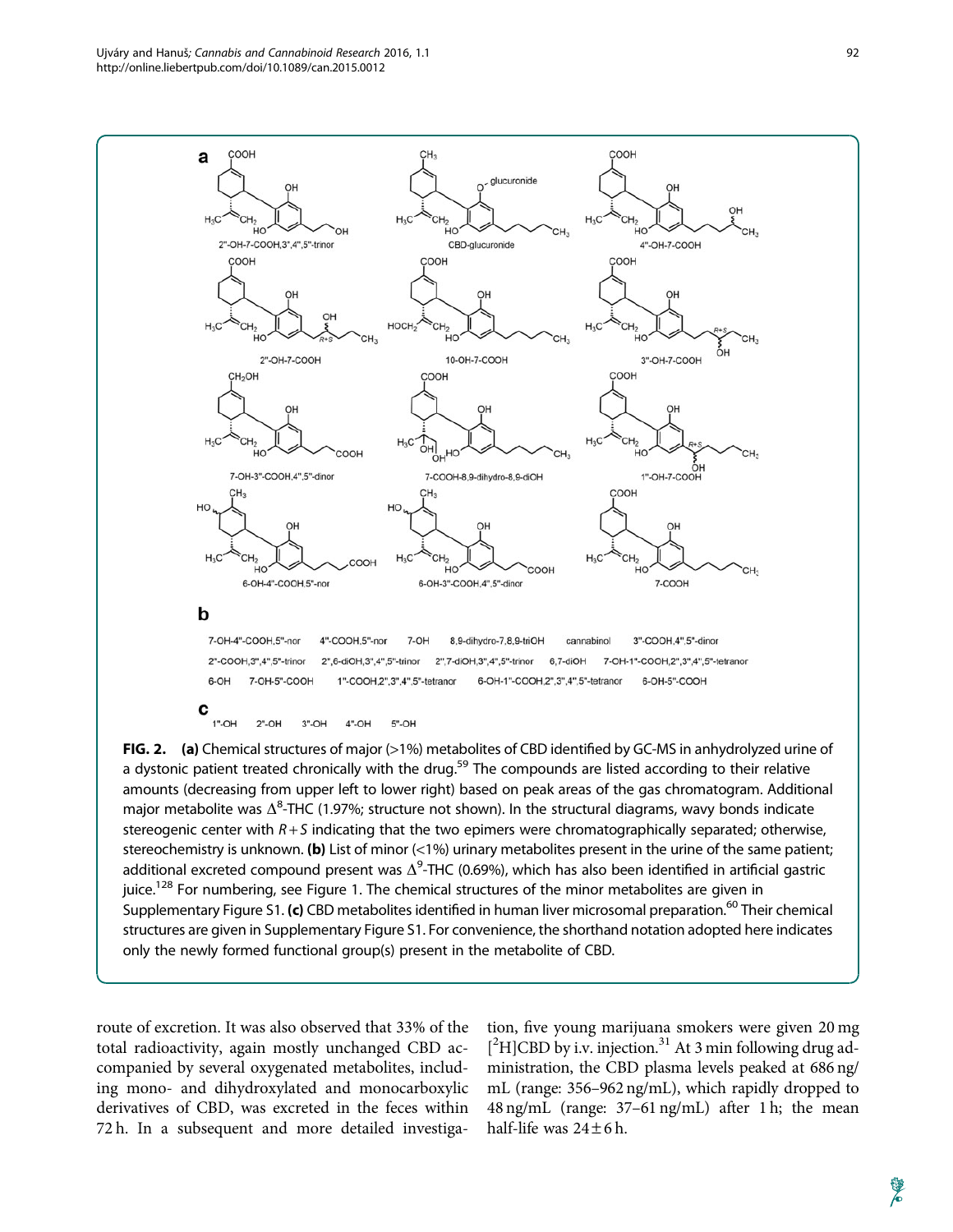In 12 subjects, oral administration of chocolate cookies spiked with a blend of  $40 \text{ mg }$  CBD +  $20 \text{ mg}$ THC resulted in low peak plasma levels of  $\sim$  5 ng/mL for each drug at  $1.5-3 h^{33}$  Similar low peak plasma levels with a mean of 0.93 ng/mL (range: 0.3–2.6 ng/mL) were noted in 24 volunteers 1 h after oral ingestion of gelatin capsules with cannabis extract containing 5.4 mg  $CBD + 10$  mg THC.<sup>34</sup> Interesting results were obtained from experiments in which capsules filled with either unheated or heated cannabis extracts containing 10 mg THC $_{\text{total}}$  (THC + THCA) and 10–15 mg  $CBD_{total}$  (CBD + CBDA) estimated when fresh: pharmacokinetic analysis of the blood of patients ingesting two such capsules showed mean peak plasma CBD concentrations four times higher in the unheated extract than in the heat-treated extract (1.24 ng/mL at 1.17 h vs.  $0.30$  ng/mL at  $0.83$  h, respectively).<sup>35</sup> The results suggest that the use of unheated cannabis extract rich in acidic phytocannabinoids may beneficially affect the uptake and metabolism of CBD or other phytocannabinoids.

In another investigation, repeated oral administration of daily doses of 700 mg of CBD to 14 Huntington's disease patients did not result in elevated mean blood concentrations; in a 6-week trial, plasma levels of the drug remained in a relatively constant but low range of 5.9– 11.2 ng/mL throughout the trial, averaged 1.5 ng/mL 1 week after CBD administration was discontinued and virtually undetectable by gas chromatography coupled with mass spectrometry (GC-MS) thereafter; the elimination half-life of CBD ranged from 2 to 5 days.<sup>36,37</sup> In this study, CBD was found to be neither symptomatically beneficial nor toxic. During a functional magnetic resonance imaging investigation of the effects of THC and CBD on regional brain function in 15 healthy volunteers, respective mean blood concentrations of  $4.7\pm7$  and  $17\pm29$  ng/mL of CBD were recorded at 1 and 2 h following a single oral dose of  $600 \text{ mg }$  CBD.<sup>38</sup>

A recent study examined the safety and pharmacokinetics of 400 and 800 mg of CBD coadministered with various doses of the potent opioid analgesic fentanyl to 17 healthy individuals.<sup>39</sup> In a representative session, 3 h after the oral administration of 800 mg of CBD and 2 h after fentanyl injection (0.5  $\mu$ g/kg i.v.), the highest plasma concentration of CBD was  $221 \pm 36$  ng/mL; the mean peak urinary CBD concentration was recorded at 4 h after CBD intake and estimated to be 3.7 ng/mL.

As a part of a series of trials with ''Cannabis Based Medicine Extracts" such as Sativex®, the pharmacokinetics of a total dose of 20 mg CBD in sublingual

drops was studied in six healthy subjects.<sup>40</sup> In a representative experiment, the mean of the peak plasma concentration of CBD was 2 ng/mL at 130 min postdose. Similar values were obtained for a mixture of 20 mg THC+ 20 mg CBD applied either in sublingual drops or as aerosol; when applied through a nebulizer (10 mg THC+ 10 mg CBD), however, the peak plasma level was 9.5 ng/mL at 36 min after administration and the half-life of CBD in plasma was 66 min.

In a separate study with nine cannabis smokers, oromucosal application of low (5.4 mg THC + 5.0 mg CBD) and high (16.2 mg THC + 15.0 mg CBD) Sativex doses resulted in median peak plasma CBD concentrations of 1.2 ng/mL (range: 0.6–3.9 ng/mL) at 3.6 h (range: 1.0–5.5 h) postdose and 3.7 ng/mL (range: 2.0– 20.5 ng/mL) at 4.5 h (range: 1.2–5.6 h) postdose, respectively<sup>41</sup> (see also Stott et al.<sup>42</sup>).

The human skin permeation of CBD solutions was investigated in vitro and CBD concentrations as high as 6.1 mg per gram skin preparation could be achieved under certain experimental conditions.<sup>43</sup> Various CBD formulations for transdermal and intranasal delivery have also been studied in rodent models.<sup>44,45</sup>

While first-pass metabolism could be avoided by rectal administration of suppository formulation of CBs, as it has been demonstrated for THC, $46,47$  relevant studies with CBD appear to be lacking.

Finally, an analysis of in vivo distribution of CBs in five postmortem cases indicated relatively high CBD concentrations in bile (up to 63 ng/mL) and muscle (up to  $32 \text{ ng/g}$ ) tissues, and it was noted that the CBD content of the brain was unexpectedly high (up to 6.7 ng/g)<sup>48</sup> (see also Fabritius et al.<sup>49</sup>). In these cases, however, factors influencing CB pharmacokinetics were unknown.

No information is available for tissue distribution of CBD or its metabolites in living humans and relevant animal studies are scarce. In rats, analysis of blood and brain 21.5 h after intragastric administration of 23.4 mg/kg of  $[^{3}H]$ CBD in olive oil solution showed respective tissue concentrations of unchanged [3H]CBD of 20.2 ng/mL and 6.4 ng/g; the hepatic concentration of the drug was higher throughout the experiment and 20.8 ng/g was recorded even 84 h after treatment.<sup>50</sup> In another test series also with rats, analysis of brain parts 5 min after administration of  $[^3\text{H}] \dot{\text{C}} \text{BD}$  (1 mg/kg i.v.) revealed an even distribution of the radiolabel  $(CBD + its unspecified metabolites)$  at about 1 ng/mg as initial peak concentrations throughout all brain regions examined. $51$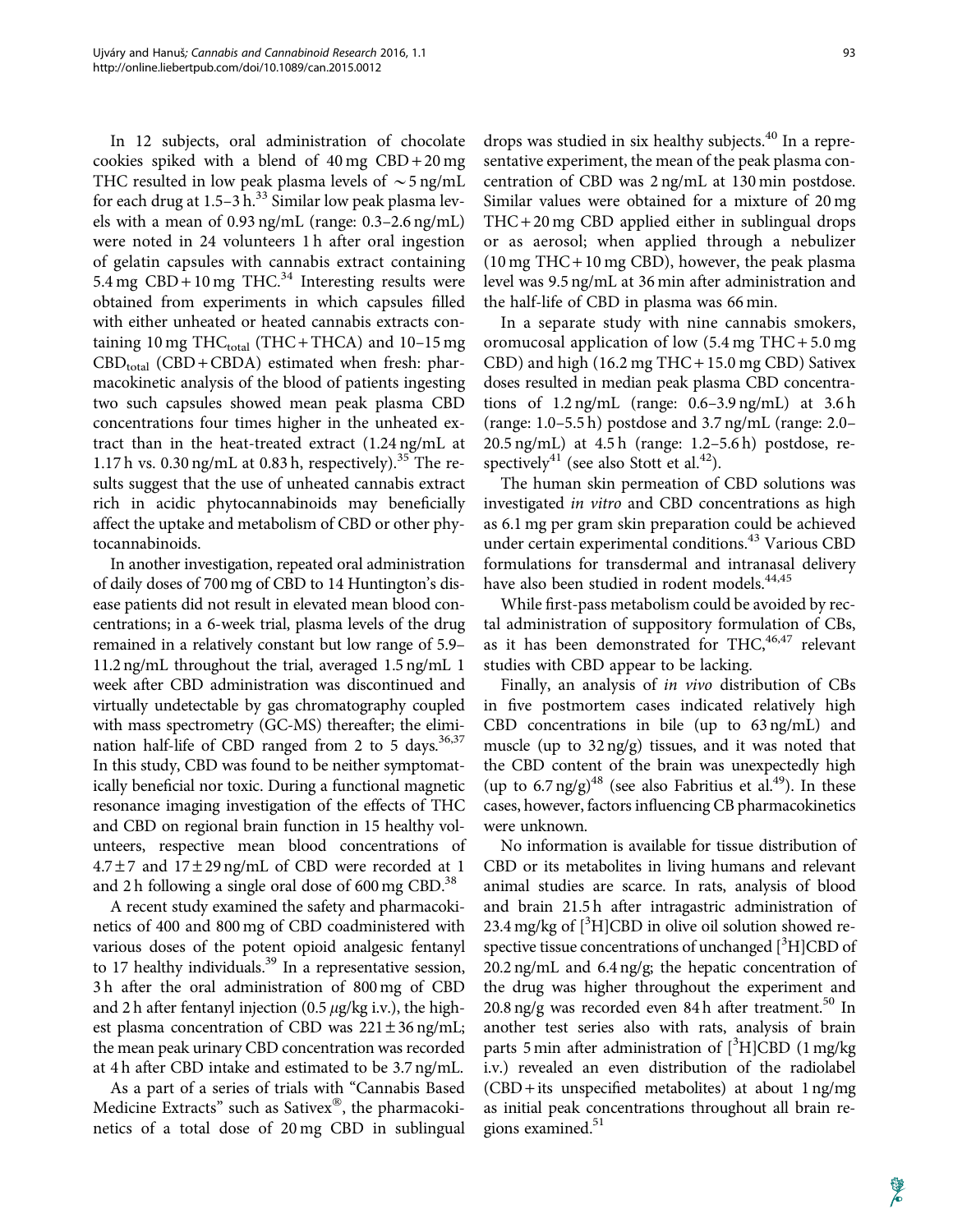A recent study compared plasma and brain levels of CBD after oral or intraperitoneal (i.p.) administrations of the drug in Cremophor at 120 mg/kg to rats and mice.<sup>52</sup> Following i.p. administration, mice had a higher CBD plasma level than rats (14.3 and 2.6  $\mu$ g/mL, respectively), whereas oral dosing resulted in a similar peak plasma concentration in both species ( $\sim$ 2  $\mu$ g/mL). Oral administration offered six times higher brain peak CBD concentrations in rats than in mice (8.6 vs. 1.3  $\mu$ g/g). It was also noted that oral administration of CBD (120 mg/kg) dissolved in the micelle-forming Solutol resulted in enhanced absorption of the drug compared to the solution based on the emulsion-forming surfactant Cremophor as evidenced by higher peak concentrations and prolonged exposures in blood  $(3.2 \mu g)$ mL at 6h and  $2 \mu g/mL$  at 2h, respectively) and brain  $(12.6 \,\mu g/mL$  at 4 h and 8.6  $\mu g/mL$  at 4 h, respectively). The effects of cosolvents and excipients on pharmacokinetics, involving cytochrome P450 (CYP450) oxidases and P-glycoprotein efflux transporters, of lipophilic substances in general have been extensively investigated.<sup>53,54</sup>

It must be noted that none of the above studies reported on the metabolic fate of CBD and no information is available on the human pharmacokinetics of the metabolites. (For an early mouse study indicating slow elimination of unidentified polar metabolites, see Karler et al. $55$ ).

#### Human Metabolites of CBD

The first demonstration of CB biotransformation in humans appears to be the study of Christiansen and Rafaelsen<sup>56</sup> who in 1969 reported the separation by thin layer chromatography several polar CB derivatives from the urine of 10 volunteers drinking cannabis "tea"; however, no attempts were made to identify the substances. Subsequently, the use of sophisticated analytical techniques, especially GC-MS and, occasionally, reliance on synthetic standards for structure confirmation allowed the unequivocal identification of CB metabolites in humans (see below).

The first CBD metabolites to be identified were isolated from rat liver homogenate and their structures were determined as a primary alcohol derived from the oxidation at the allylic C-7 methyl group on the cyclohexene moiety (7-OH-CBD) and a secondary alcohol resulting from the oxidation of the central  $(C-3'')$ methylene group of the pentyl side chain (3"-OH-CBD; for numbering, see Fig. 1) in  $1973.5757a$  Since then, biotransformation studies in mammals, including humans, using various types of CBD administration have indicated considerable species variability.<sup>26,58,59</sup> All studies in vivo appear to have been restricted to the characterization of urinary CBD metabolites.

Being a good substrate of CYP450 mixed function oxidases, CBD undergoes extensive hydroxylation at multiple sites and further oxidations result in a complex metabolic pattern; altogether, some 100 CBD metabolites have been identified from various organisms.<sup>26</sup> In general, the major metabolites of CBD were derivatives of CBD-7-oic acid (7-COOH-CBD) further oxidized at the side chain (Fig. 2a, b).

Following initial excretion studies,  $32,58$  about 40 oxygenated human Phase I metabolites have been characterized.26,58–60 The urinary excretion profile of CBD metabolism has been reported only for a single case, which involved a dystonic patient chronically treated with 600 mg daily oral doses of CBD.<sup>58,59</sup> The characterization of the metabolites relied on GC-MS analysis using an array of derivatization techniques. The chemical structures of the metabolites present in the urine larger than 1% of the total CB content are shown in Figure 2a, while minor metabolites found in trace amounts in the urine of the patient are listed by their short name in Figure 2b. The O-glucuronide conjugate of CBD was one of the most abundant urinary excretion products (13.3%), while the concentration of intact CBD was 12.1% of the total excreted CB. The two nonoxidized CB identified were  $\Delta^8\text{-}\text{THC}$  (structure not shown) and  $\Delta^9$ -THC, both presumably formed by cyclization of CBD, while cannabinol originating from aromatization of the  $\Delta^{8/9}$ -THC species was also present in the urine. A further nonoxidized CB, probably a cyclized monophenol, was also detected at 1.2% but its structure was not elucidated. Figure 2c lists five side-chain monohydroxylated CBD metabolites, which were recently identified in a human liver preparation in vitro $60$ ; all of them had been known from previous animal studies.<sup>26</sup>

Interestingly, inspection of the chemical structures of the abundant 7-COOH-CBD derivatives, which account for about the half of the metabolites identified in the above study, reveals the branched alkyl chain of (2E)- 2-propylpent-2-enoic acid  $(\Delta^{2(E)}$ -valproate) embedded in the cyclohexenecarboxylic acid moiety of such acidic CBD metabolites.  $\Delta^{2(E)}$ -Valproate is the major active metabolite of valproic acid, and unlike the parent saturated acid, its anticonvulsant properties are not compromised by hepatotoxicity and teratogenicity, and is well tolerated in humans.<sup>61</sup> Whether the 7-COOH-CBD metabolite species with a  $\Delta^{2(E)}$ -valproate-like structure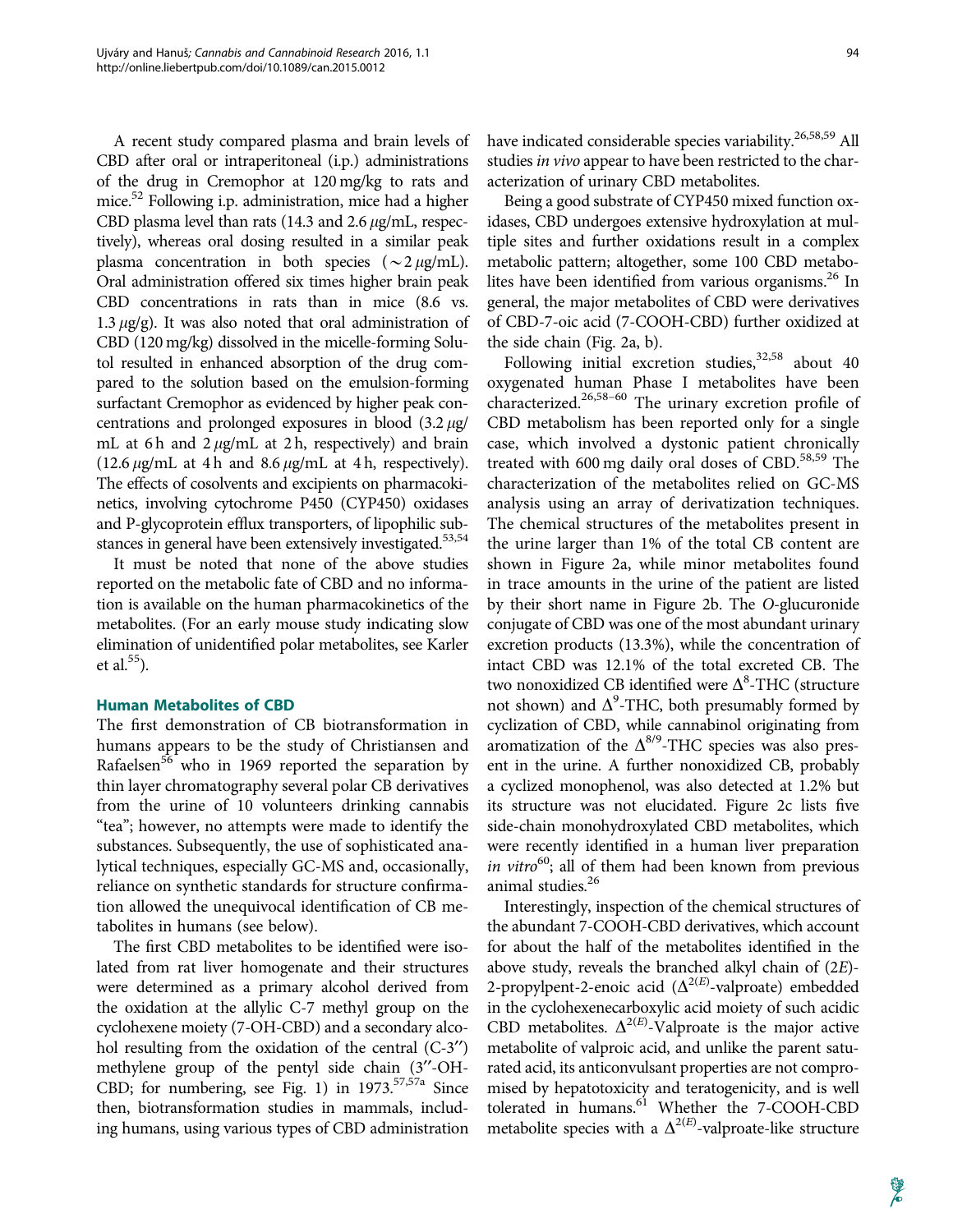are involved in the antiepileptic activity of CBD remains to be established.

The enzymatic processes responsible for the formation of the metabolites involve CYP450 oxidases, glucuronyl transferases and sulfotransferases, of which the CYP450 enzyme family has only been thoroughly studied.

Experiments in vitro with seven recombinant human CYP450 isoforms indicated 6 $\alpha$ -OH-, 6 $\beta$ -OH-, 7-OH-, and 4"-OH-CBD as main monohydroxylated metabolites.<sup>60</sup> Specifically, CYP1A1 is involved in the formation of  $6\alpha/\beta$ -OH-, 7-OH-, and 1"-OH-CBD; CYP1A2 is responsible for the formation of  $6\alpha/\beta$ -OH-CBD, as well as of  $1^{\prime\prime}$ -,  $2^{\prime\prime}$ -,  $3^{\prime\prime}$ -, and  $4^{\prime\prime}$ -OH-CBD species; CYP2C19 is involved in the formation mostly of 6a-OH-, 7-OH-, and 4"-OH-CBD; CYP2D6 appears to be the main isoform responsible for the formation of  $6\alpha/\beta$ -OH-CBD as well as of 7-OH-, 4"-OH-, and 5"-OH-CBD; CYP3A4 efficiently catalyzes the formation of  $6\alpha/\beta$ -OH-CBD, although the 7-OH-,  $2''$ -OH-,  $4''$ -OH-, and  $5''$ -OH-CBD metabolites are also produced by this isoform; CYP3A5 is involved in the formation mainly of  $6\alpha/\beta$ -OH-CBD although the 7-OH-, 2"-OH-, 3"-OH-, and 4¢¢-OH-CBD metabolites are also produced. The role of CYP2A9 appears to be minor, but  $6\alpha/\beta$ -OH-, 7-OH-, 4"-OH-, and 5"-OH-CBD could be formed by this isoform.

Glucuronidation of CBD at the phenolic oxygen is a major Phase II biotransformation in humans, 59,62 but hydroxylated metabolites of CBD may also be substrates. Sulfation of CBD species may also occur but such conjugates remain unknown. Studies should thus use appropriate hydrolysis before Phase I metabolite quantification.<sup>63</sup>

Finally, it should be mentioned that interindividual differences in the expression and function of CYP450 enzymes may considerably affect the pharmacokinetics of CBD and its metabolites, and this could be relevant in the therapeutic action and any possible adverse effects of CBD-containing preparations. For CBD, essentially no relevant information is available and we are aware only of one publication that deals with the genetic polymorphisms in CYP2C9 and CYP3A5 as related to THC metabolism in humans.<sup>64</sup>

#### CBD-derived and metabolite-like substances

One of the interesting metabolites of CBD is cannabielsoin (Fig. 3), which was obtained first photochemically from CBD,<sup>65</sup> and has not been isolated from humans but has been identified in guinea pigs. $66,67$  Furthermore, a hydroxyquinone derivative of CBD (HU-331; Fig. 3), which was again obtained first by synthesis,  $68$ has been postulated to be a short-lived (re)active oxidative metabolite of CBD (see below).

Recently, the side-chain hydrogenated form of the minor human metabolite 7-COOH-CBD, that is, 8,9 dihydro-7-COOH-CBD (HU-445; Fig. 3), has been synthesized.<sup>69</sup> The dihydrogenated product of the minor human metabolite 7-OH-CBD, that is, 8,9-dihydro-7-OH-CBD (HU-446; Fig. 3) has also been prepared and found to have anti-inflammatory properties in vitro with negligible affinity toward CB1 and CB2 receptors.<sup>70</sup>

### Biological Activity Studies with CBD Metabolites Studies in vitro

An early study<sup>71</sup> on the inhibition of the binding of  $[^3H]$ -5'-trimethylammonium- $\Delta^8$ -THC to rat brain neuronal



FIG. 3. Chemical structures of CBD-derived substances of biological interest.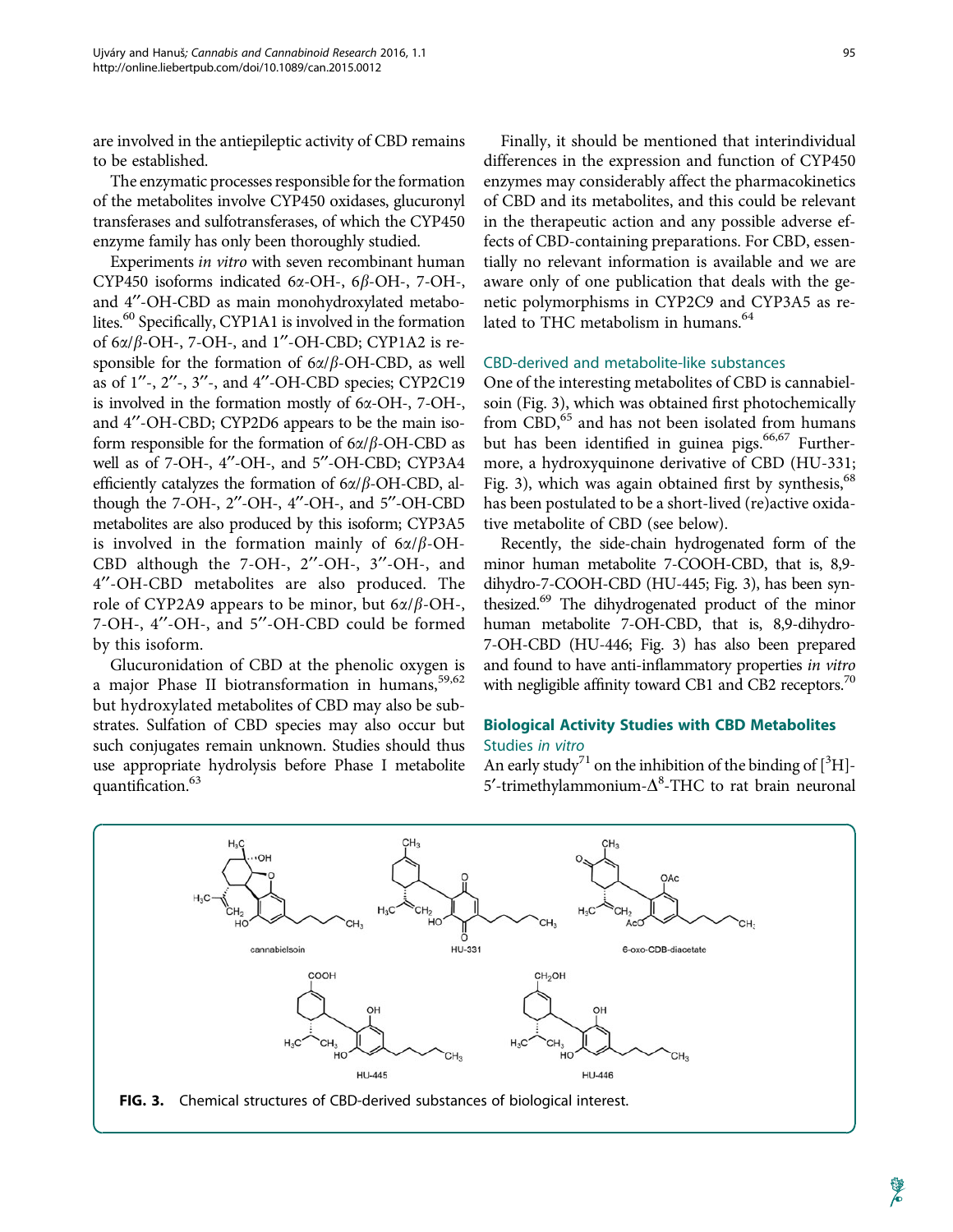membrane homogenate by a series of CBs showed 7-OH-CBD (corresponding to 10-OH-CBD in the original publication) to be slightly less active than CBD  $(K_i = 94$  and 73.1 nM, respectively; THC:  $K_i = 27$  nm). Subsequent CB receptor binding studies $72-74$  with CBD enantiomers and their derivatives revealed that  $(-)$ -CBD (natural enantiomer) and its 7-OH and 7-COOH metabolites were devoid of receptor affinity  $(K_i >$ 10,000 nM); however, *synthetic*  $(+)$ -CBD was a modest receptor ligand with  $K_i$  values of 842 and 203 nM for the CB1 and CB2 receptor, respectively. The 7-OH and 7-COOH derivatives of (+)-CBD had high affinity to the CB1 receptor with respective  $K_i$  values of 5.3 and 13.2 nM; these two unnatural compounds also bound to the CB2 receptor with respective  $K_i$  values of 322 and 156 nM. Furthermore, while both CBD enantiomers proved to be equipotent full agonists of the type-1 vanilloid receptor  $(EC_{50} = 3500 \text{ nM})$ , the 7-OH and 7-COOH metabolites of  $(-)$ -CBD were inactive.<sup>72</sup> Furthermore, (-)-CBD and (+)-CBD, as well as the natural metabolite 7-OH-CBD, inhibited fatty acid amide hydrolase with IC<sub>50</sub> values of 27.5, 63.5, and 34.0  $\mu$ M, respectively, but the 7-COOH-CBD metabolite was inactive  $(IC_{50} >$ 100  $\mu$ M); also, anandamide uptake by rat basophilic leukemia cells was inhibited by (-)-CBD and by its 7-OH metabolite with IC<sub>50</sub> values of 22.0 and  $\sim$  50  $\mu$ M, respectively, as well as by (+)-CBD (IC<sub>50</sub> = 17.0  $\mu$ M) but 7-COOH-CBD was inactive  $(IC_{50} > 50 \,\mu\text{m})$ .<sup>72</sup>

With regard to metabolic enzymes, not only CBD but also its  $6\alpha/\beta$ -OH, 6-oxo (not observed species in humans), and 10-OH metabolites effectively inactivated mouse liver microsomal CYP2C and CYP3A oxidases isolated from mice treated i.p. with  $120 \text{ mg/kg}$  CBD.<sup>75</sup> The key role of the resorcinol moiety of CBD (and of its metabolites) in the inhibition has been established.75,76 A recent patent described 7-OH- and 7- COOH-CBD as anti-inflammatory substances in the mouse and as dose-dependent inhibitors *in vitro* of the generations of nitric oxide and reactive oxygen species as well as the production of TNF- $\alpha$ .<sup>77</sup>

The atypical quinone HU-331 was found to inhibit mouse hepatic microsomal CYP450 enzymes,<sup>78</sup> CYP3A11 in particular, $^{79}$  as well as induced apoptosis of splenocytes isolated from mice.<sup>80</sup> Several lines of evidence have suggested that the inhibition (inactivation) is due to the adduct formation between this reactive quinone and the cysteine thiols at the active site of the enzyme. HU-331 also has antiangiogenic properties and is a selective inhibitor of topoisomerase II.<sup>81,82</sup> Being more effective and safer than the prominent antitumor agent doxorubicin, HU-331 has been extensively investigated as a potential anticancer drug.<sup>83</sup>

#### Studies in animals

There have been only a few *in vivo* investigations with selected monooxygenated metabolites. In the standard mouse "tetrade" test using i.p. injection of 20 mg/kg of the compounds, Fride et al. reported $84$  that CBD was inactive that reflects its lack of affinity to central CB1 and CB2 receptors (see Bisogno et al.<sup>72</sup>); 7-COOH-CBD caused slight hypothermia  $(-1.1^{\circ}C)$  and a minimal inhibition of intestinal motility (defecation). Interestingly, unnatural (+)-CBD and its 7-OH and 7-COOH derivatives potently inhibited defecation indicating peripheral activity perhaps through a CB receptor-independent mechanism; furthermore, weak antinociceptive effects for 7-OH-(+)-CBD were also noted.<sup>73,77</sup> As mentioned before, antinociceptive as well as anti-inflammatory effects in mice of 7-OH-CBD and 7-COOH-CBD have been described in a patent but these experiments used chemicals as noxious stimuli.77

Upon i.v. administration to rabbits, CBD (1 mg per animal) had no activity in lowering intraocular pressure but 10-OH-CBD (2 mg per animal) was effective with a slow onset of action; nevertheless, THC was more potent at the  $1 \text{ mg}$  dose in the study.<sup>85</sup>

Cannabielsoin (at  $\leq 10$  mg/kg i.v.) "showed no CNS activity" in rodents<sup>,86</sup> and did not affect body temperature or pentobarbital-induced sleep time in mice.<sup>66,67</sup> In rabbits, a 5 mg/kg i.v. dose of cannabielsoin reduced intraocular pressure; CBD had no effect at 10 mg/kg, while THC was active at  $1 \text{ mg/kg}^{87}$ 

HU-331, which has been postulated to be a shortlived (re)active oxidative metabolite of CBD with CYP450 inhibitory properties,<sup>79,80</sup> has been extensively investigated in rodents due to its anticancer activity.<sup>83</sup>

Finally, CBD as well as the synthetic 6-oxo-CBDdiacetate (Fig. 3), which could hydrolyze in vivo to the corresponding phenolic 6-oxo-CBD, showed anticonvulsant activity and prolonged pentobarbital sleep time when administered to mice at 200 mg/kg  $(i.p.)^{88}$ ; furthermore, CBD as well as the synthetic 10-OH-CBD-triacetate (structure not shown) reduced spontaneous motor activity in this trial. Although 6-oxo-CBD has not been detected in humans as a metabolite, its glycoside was identified in CBD-treated dogs.<sup>89</sup>

#### Human studies

There are no publications describing the biological activity of CBD metabolites in humans.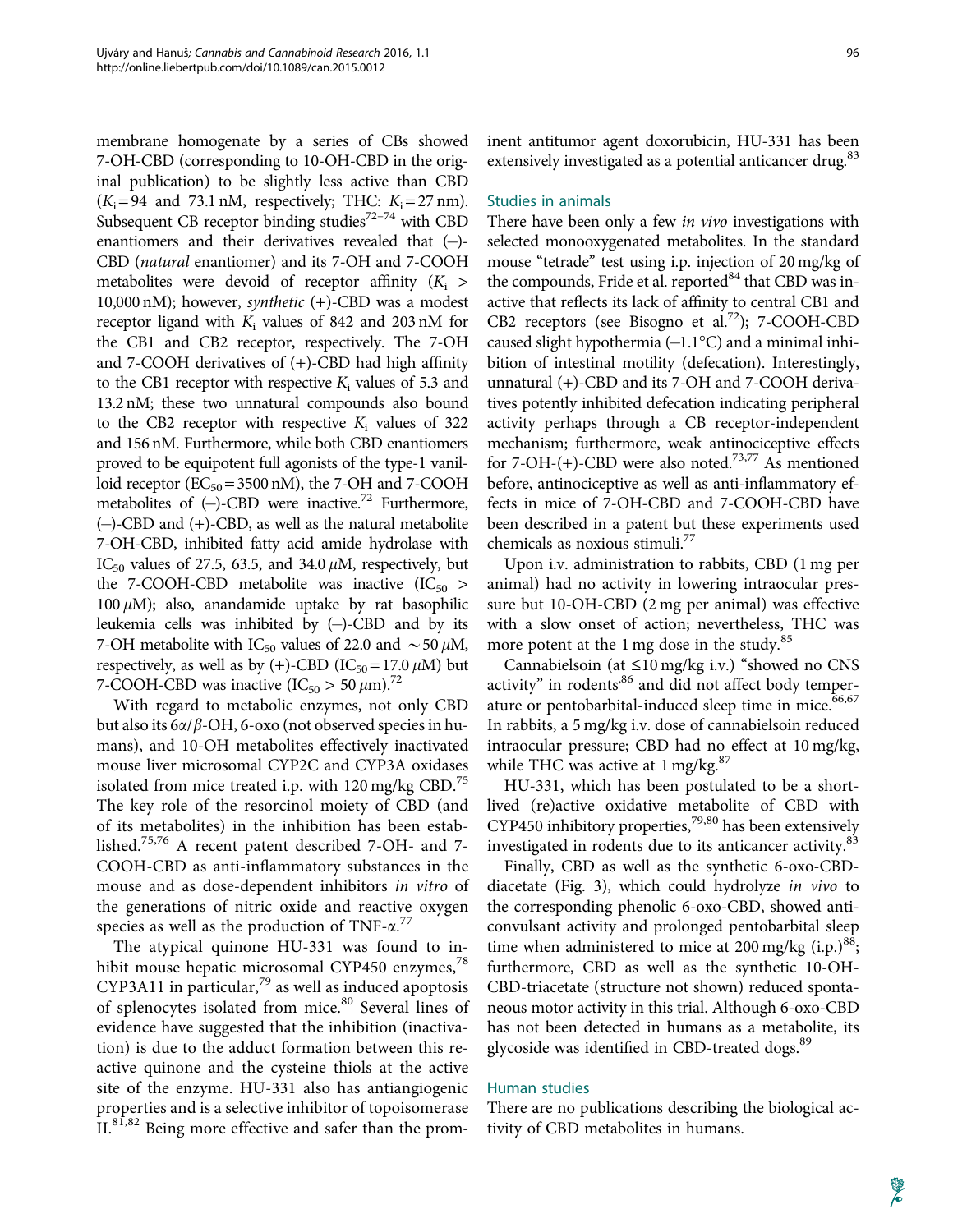#### Interaction with other drugs

The pharmacological actions of CBD on receptors, ion channels, cellular uptake processes, and enzymes have recently been reviewed $9-11$  and are not reiterated here. Since CBD is often administered concomitantly with other medicines, for example, as an adjunct in the therapy of certain diseases, drug–drug interactions should be taken into account. What follows is a brief summary of such effects possibly having relevance in the clinical use of CBD. The contentious issue of CBD–THC interaction, however, is not discussed here (for a brief summary, see the relevant section in a recent review $90$ .

The first pharmacological effect to be observed for CBD was, in fact, related to drug interaction. Already in 1942, it was noted by  $Adams<sup>91</sup>$  that "cannabidiol, which is devoid of the marihuana effect upon man, showed the highest potency in this [mouse sleep prolongation] test" (that is extending the hypnotic effects of certain barbiturates); such a synergism was later shown to be related to the inhibition by CBD of mouse hepatic microsomal metabolism as demonstrated for phenazone (antipyrine). $92$  In young men with marijuana use experience, however, CBD at the low acute smoked dose of 0.5 mg/kg failed to affect the plasma level of secobarbital.<sup>93</sup> Yet, a subsequent human pharmacokinetics study found that upon oral administration in a  $6 \times 100$  mg daily dose regimen, CBD significantly increased the bioavailability and prolonged the elimination half-time of hexobarbital.<sup>94</sup> It has also been proposed that the observed interference with drug metabolism *in vivo* could be due to one or more metabolites and not to the parent CB.<sup>55</sup>

It has repeatedly been demonstrated that CBD is not only a substrate but also an inhibitor of CYP450 enzymes, and thus, it could interfere with the metabolism of other xenobiotics, including THC and medicinal products.27,34,76,90,95 Moreover, prolonged CBD administration may induce specific CYP450 isoenzymes, as it has been shown in mouse liver CYP3A and CYP2B10<sup>96</sup> as well as for human CYP1A1 in vitro.<sup>97</sup> Also, 6x-OH-CBD, but not 6-oxo-CBD, was found to be an effective inducer of CYP2B10.96 The resorcinol moiety apparently plays a pivotal role in CYP450 induction.

The CYP450-mediated metabolism of anandamide in vitro by liver microsomes isolated from mice treated with CBD (120 mg/kg i.p.) was shown to be inhibited, but the physiological significance of this finding has not been explored.<sup>98</sup> The involvement of CBD in the regulation of the endocannabinoid system has recently been reviewed.<sup>10</sup>

During a Phase I study with healthy male subjects, potential drug–drug interactions of THC/CBD oromucosal spray (Sativex, nabiximols) in combination of CYP450 inducers and inhibitors were assessed using various dose regimens.<sup>99</sup> The antibiotic rifampicin, an inducer of CYP3A4 involved in the metabolism of CBD, significantly reduced the peak plasma concentration of CBD, while the antifungal ketoconazole, a CYP3A4 inhibitor, nearly doubled the peak plasma concentration of CBD; however, the moderate CYP2C19 inhibitor omeprazole, a proton-pump inhibitor used to treat gastroesophageal reflux disease, did not significantly alter the pharmacokinetics of CBD. The presence and role of CBD metabolites in the observed drug interactions have not been reported.

Recently, an 8-week trial studied the interaction of the anticonvulsant drug clobazam and CBD in 13 children with refractory epilepsy.<sup>100</sup> Oral CBD treatment started with 5 mg/kg per day with a weekly increase of 5 mg/kg per day up to 25 mg/kg per day. It was observed that coadministration of the CB increased clobazam plasma level by  $60\% \pm 80\%$ , while the level of its active metabolite norclobazam increased by  $500\% \pm 300\%$ . This allowed the reduction of the initial average 1 mg/kg daily clobazam dose in most subjects thereby alleviating consequential side effects. Since both the bioactivation by demethylation of clobazam and the inactivation by hydroxylation of clobazam/norclobazam involve, respectively, CYP3A4 and CYP2C19 isoenzymes, which are also implicated in CBD metabolism, interactions with CBD and/or its metabolites in such combination therapies should be considered.

Furthermore, CBD has been shown to interact in vitro with P-glycoprotein efflux transporters involved in multidrug resistance, and thus, it may affect the pharmacokinetics of anticancer drugs.<sup>101-103</sup> Also, the placental permeability in pregnant women who consume CBD-containing preparations may also be influenced.<sup>104</sup> Again, no relevant information is available for the metabolites of CBD.

#### Synthesis of CBD Metabolites

The identification of CBD metabolites has typically relied on mass spectral fragmentation patterns,<sup>105</sup> and structural confirmation by synthesis was done only in a few cases; nevertheless, essentially all single-site modified CBD metabolites have been prepared. The aim of most of these syntheses was merely to verify the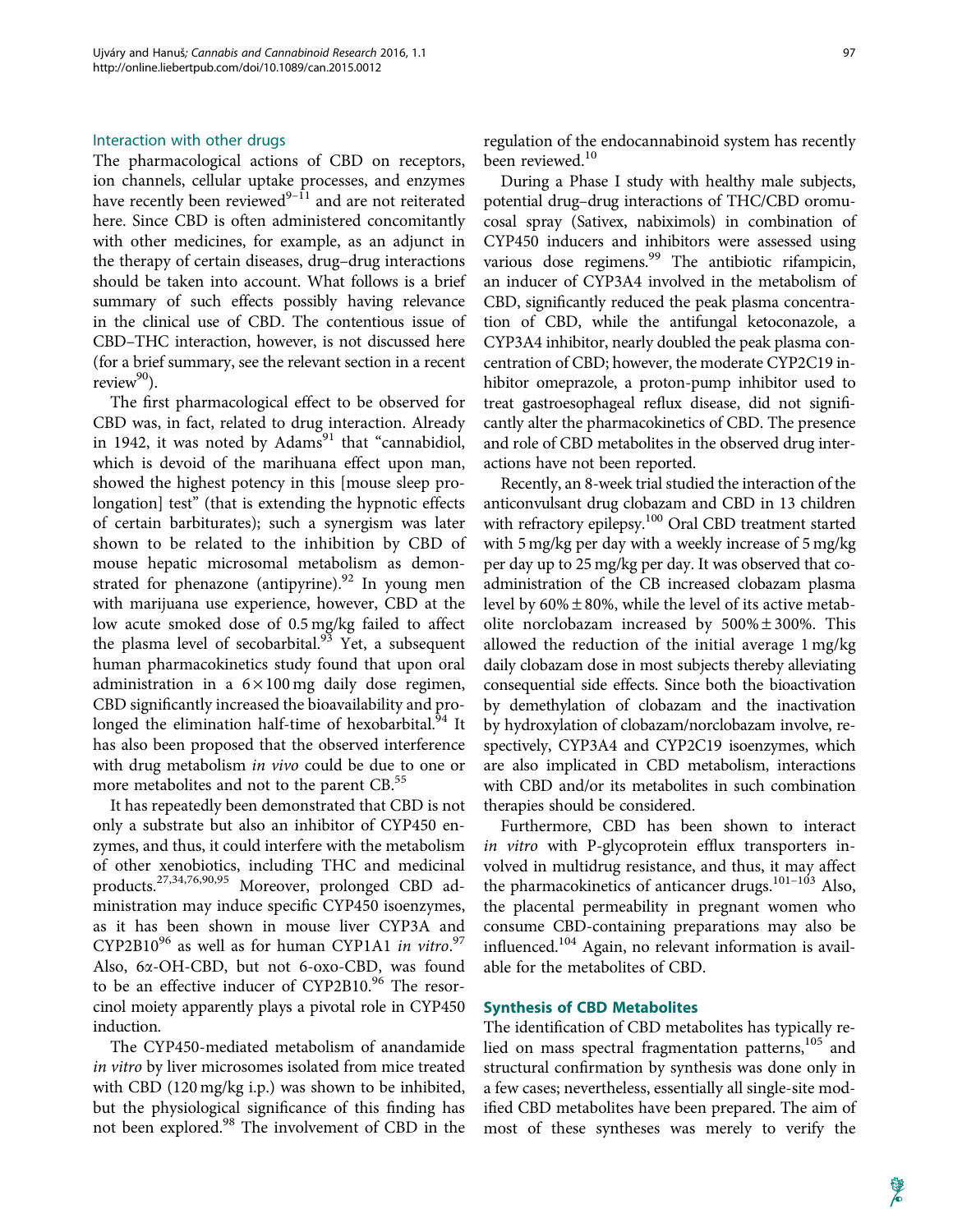chemical structure of a metabolite and not to provide material for bioassays. The few exceptional studies were discussed in the preceding paragraphs.

Analytical characterizations of and synthetic methodologies for all five metabolites hydroxylated at the pentyl side chain were described in the early 1970s.<sup>57,57a,106,107</sup> The syntheses of the epimeric 6 $\alpha$ - and 6 $\beta$ -OH-CBD<sup>108</sup> as well as the syntheses of the 7-OH-CBD74,108–110 and the nonhuman metabolite species  $10$ -OH-CBD<sup>109,111</sup> have been reported. The rabbit metabolite 8,9-diOH-CBD was obtained by incubating  $8,9$ -epoxy-CBD<sup>112</sup> with guinea pig hepatic microsomes. $113$  Ring- and side-chain hydroxylated derivatives, namely 3"-OH-CBD,4",5"-dinor, 4"-OH-CBD, 4",6x-diOH-CBD, and 3",6-diOH-CBD,4",5"-dinor, have also been produced in milligram quantities by microbial oxidation.<sup>114</sup> The synthesis of the 7-COOH metabolite of CBD has been described.74,115 Synthesis of the side-chain terminal carboxylic acid (5"-COOH, identified only in animals<sup>116–119</sup>) has also been described.<sup>120</sup> A patent described the methyl ester of 2-COOH-CBD,3,"4,"5"trinor.<sup>121</sup> The glucuronide of CBD has been prepared using a glucuronyltransferase.<sup>122</sup> Cannabielsoin, a putative CBD metabolite may be obtained from CBD by several synthetic routes,  $86,123,124$  as well as by biotransformation using tissue cultures of C. sativa and Saccharum officinarum.<sup>125</sup> The 6-oxo-CBD derivatives, which may serve as precursors to the  $6\alpha/\beta$ -OH-CBD species, were prepared from CBD by allylic oxidation of the corresponding CBD derivative.<sup>88,108</sup>

Chemical syntheses of metabolites oxidized at multiple sites have not been published.

#### Summary

Several drugs used in therapy are metabolically converted into active metabolites and interindividual variations in the generation and pharmacokinetics of such active species may cause variability in the response to treatment by different individuals.<sup>126</sup> The use of relatively high daily doses of CBD in human clinical trials as well as in self-medicating patients is not uncommon. For example, in a 30-day CBD monotherapy study, an escalating oral dose reaching 1280 mg/day was administered. $127$  Although information is lacking, the metabolites formed from CBD are assumed to be present in the body at pharmacologically relevant concentrations. Pharmacological studies with such metabolites are scarce yet suggest interesting biological activities, which are unrelated or not directly related to CB receptors. Thus, intriguing questions arise:

Could any of the pharmacological effects observed for CBD be attributed to its metabolites?

Are there any drug–drug interactions that affect the outcome of the therapeutic effects of other, non-CB medicines used concomitantly with CBD?

Could any of the metabolites be used as templates for the development of novel therapeutic agents?

The pharmacological characterization of CBD metabolites both in vitro and in vivo is timely and necessary to shed light on the multifaceted, perplexing, or sometimes even contradictory biological properties observed for the parent CB. The understanding of the clinical significance of these abundant metabolites in the proven therapeutic effects of CBD-containing preparations warrants further studies.

#### Acknowledgment

Michael Evans-Brown is gratefully acknowledged for linguistic advice.

#### Author Disclosure Statement

No competing financial interest.

#### **References**

- 1. Adams R, Hunt M, Clark JH. Structure of cannabidiol, a product isolated from the marihuana extract of Minnesota wild hemp. I. J Am Chem Soc. 1940;62:196–200.
- 2. Jacob A, Todd AR. Cannabis indica. Part II. Isolation of cannabidiol from Egyptian hashish. Observations on the structure of cannabinol. J Chem Soc. 1940;649–653.
- 3. Mechoulam R, Shvo Y. Hashish–I. The structure of cannabidiol. Tetrahedron. 1963;19:2073–2078.
- 4. ElSohly M, Gul W. Constituents of Cannabis sativa. In: Handbook of Cannabis (Pertwee RG, ed.). Oxford University Press: Oxford, 2014, pp. 3–22.
- 5. Gaoni Y, Mechoulam R. Isolation, structure, and partial synthesis of an active constituent of hashish. J Am Chem Soc. 1964;86:1646–1647.
- 6. Pertwee R. (ed.). Handbook of Cannabis. Oxford University Press: Oxford, 2014.
- 7. Mechoulam R, Hanuš L. Cannabidiol: an overview of some chemical and pharmacological aspects. Part I.: chemical aspects. Chem Phys Lipids. 2002;121:35–43.
- 8. Mechoulam R, Peters M, Murillo-Rodriguez E, et al. Cannabidiol–recent advances. Chem Biodivers. 2007;4:1678–1692.
- 9. Cascio MG, Pertwee RG. Known pharmacological actions of nine nonpsychotropic phytocannabinoids. In: Handbook of Cannabis (Pertwee RG, ed.). Oxford University Press: Oxford, 2014, pp. 137–156.
- 10. McPartland JM, Duncan M, Di Marzo V, et al. Are cannabidiol and  $\Delta^9$ tetrahydrocannabivarin negative modulators of the endocannabinoid system? A systematic review. Br J Pharmacol. 2015;172:737–753.
- 11. Ibeas Bih C, Chen T, Nunn AVW, et al. Molecular targets of cannabidiol in neurological disorders. Neurotherapeutics. 2015;12:699–730.
- 12. Burstein S. Cannabidiol (CBD) and its analogs: a review of their effects on inflammation. Bioorg Med Chem. 2015;23:1377–1385.
- 13. Bergamaschi MM, Costa Queiroz RH, Crippa JAS, et al. Safety and side effects of cannabidiol, a Cannabis sativa constituent. Curr Drug Saf. 2011;6:237–249.
- 14. Zhornitsky S, Potvin S. Cannabidiol in humans—the quest for therapeutic targets. Pharmaceuticals. 2012;5:529–552.
- 15. Fernández-Ruiz J, Sagredo O, Pazos MR, et al. Cannabidiol for neurodegenerative disorders: important new clinical applications for this phytocannabinoid? Br J Clin Pharmacol. 2013;75:323–333.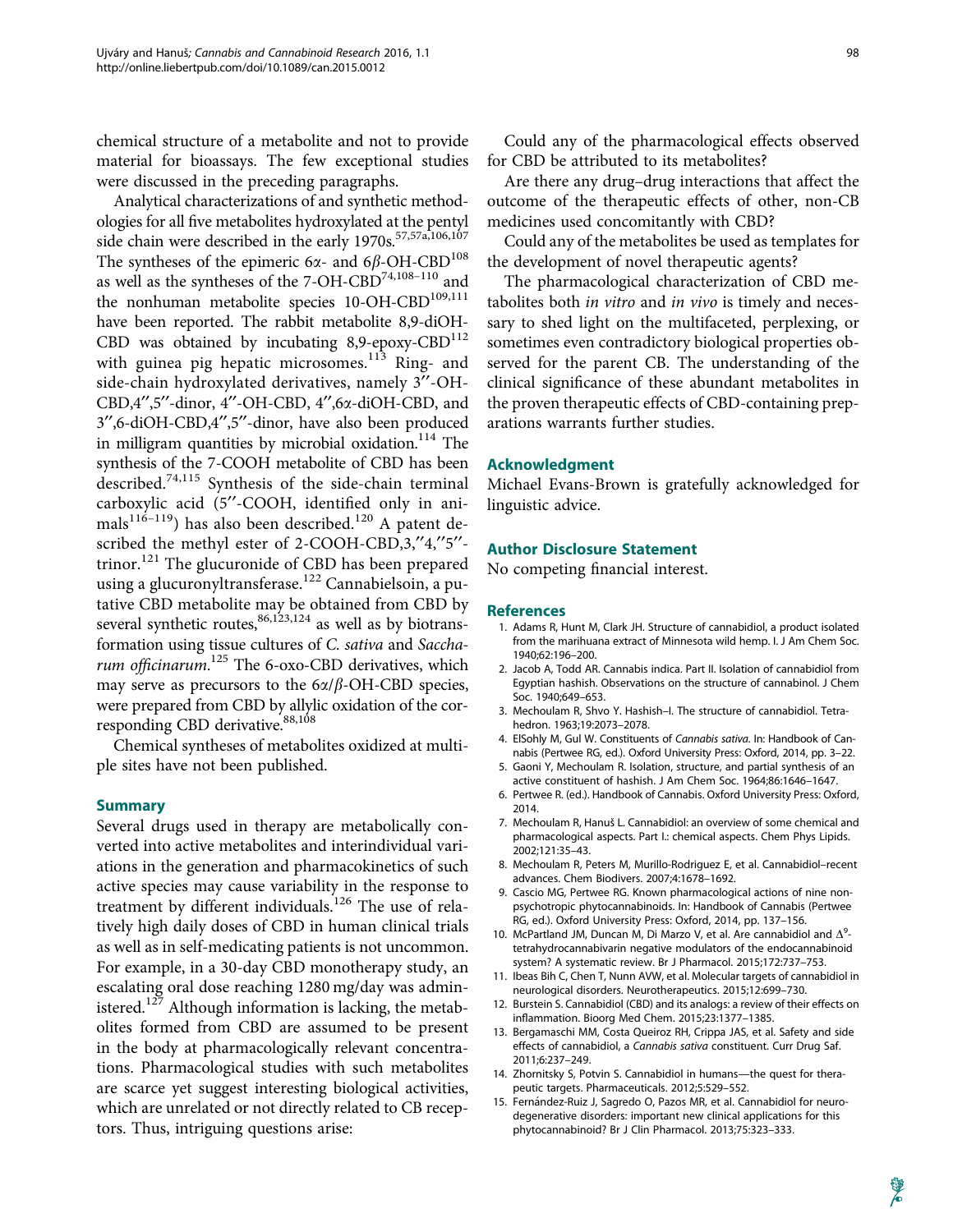- 16. Massi M, Solinas M, Cinquina V, et al. Cannabidiol as potential anticancer drug. Br J Clin Pharmacol. 2013;75:303–312.
- 17. Oláh A, Tóth BI, Borbíró I, et al. Cannabidiol exerts sebostatic and antiinflammatory effects on human sebocytes. J Clin Invest. 2014;124: 3713–3724.
- 18. ClinicalTrials.gov. Search results: Cannabidiol. Available at: https:// clinicaltrials.gov/ct2/results?term=cannabidiol&Search=Search
- 19. Gloss D, Vickrey B. Cannabinoids for epilepsy. Cochrane Database Syst Rev. 2012;6:Art. No. CD009270.
- 20. Devinsky O, Cilio MR, Cross H, et al. Cannabidiol: pharmacology and potential therapeutic role in epilepsy and other neuropsychiatric disorders. Epilepsia. 2014;55:791–802.
- 21. Wright S, Sommerville K, Jones NA, et al. Cannabidiol. Epilepsy Res. 2015;111:111–114.
- 22. Volkow ND. The biology and potential therapeutic effects of cannabidiol. Testimony before the US Senate Caucus on International Narcotics Control ''Cannabidiol: barriers to research and potential medical benefits'', June 24 2015, DHHS, NIH-NIDA, Washington, D.C. Available at: www.drugcaucus.senate.gov/sites/default/files/Volkow.pdf (accessed January 31, 2016).
- 23. U.S. Food and Drug Administration. Warning letters and test results. 2015. Available at: www.fda.gov/newsevents/publichealthfocus/ ucm435591.htm (accessed January 31, 2016).
- 24. Nature Outlook—Cannabis. 525(7570) Supplement Issue 23 September 2015. Available at: www.nature.com/nature/outlook/cannabis/ index.html (accessed January 31, 2016).
- 25. ClinicalTrials.gov. Epidiolex and Drug Resistant Epilepsy in Children (CBD). Available at: https://clinicaltrials.gov/ct2/show/NCT02397863? term=epidiolex (accessed January 31, 2016).
- 25a. European Medicines Agency. Community register of orphan medicinal products: Cannabidiol. Available at: http://ec.europa.eu/health/documents/ community-register/html/o1339.htm (accessed January 31, 2016) .
- 25b. European Medicines Agency. Community register of orphan medicinal products: Cannabidiol. Available at: http://ec.europa.eu/health/documents/ community-register/html/o1520.htm (accessed January 31, 2016) .
- 26. Harvey DJ. Metabolism and pharmacokinetics of the cannabinoids. In: Biochemistry and physiology of substance abuse (Watson RR, ed.). CRC Press: Boca Raton, 1991, pp. 279–365.
- 27. Hawksworth G, McArdle K. Metabolism and pharmacokinetics of cannabinoids. In: The Medicinal Uses of Cannabis and Cannabinoids (Guy GW, Whittle BA, Robson PJ, eds.). Pharmaceutical Press: London, 2004, pp. 205–228.
- 28. Huestis MA. Human cannabinoid pharmacokinetics. Chem Biodivers. 2007;4:1770–1804.
- 29. Huestis MA, Smith ML. Cannabinoid pharmacokinetics and disposition in alternative matrices. In: Handbook of Cannabis (Pertwee RG, ed.). Oxford University Press: Oxford, 2014, pp. 296–316.
- 30. Ujváry I, Grotenhermen F. 11-Nor-9-carboxy- $\Delta^9$ -tetrahydrocannabinol a ubiquitous yet underresearched cannabinoid. A review of the literature. Cannabinoids. 2014;9:1–8. Available at: www.cannabis-med.org/ data/pdf/en\_2014\_01\_1.pdf (accessed January 31, 2016).
- 31. Ohlsson A, Lindgren J-E, Andersson S, et al. Single-dose kinetics of deuterium-labelled cannabidiol in man after smoking and intraveous administration. Biomed Environ Mass Spectrom. 1986;13:77–83.
- 32. Wall ME, Brine DR, Perez-Reyes M. Metabolism of cannabinoids in man. In: The Pharmacology of Marihuana (Braude MC, Szara S, eds.). Raven Press: New York, 1976, pp. 93–113.
- 33. Agurell S, Carlsson S, Lindgren JE, et al. Interactions of  $\Delta^1$ tetrahydrocannabinol with cannabinol and cannabidiol following oral administration in man. Assay of cannabinol and cannabidiol by mass fragmentography. Experientia. 1981;37:1090–1092.
- 34. Nadulski T, Pragst F, Weinberg G, et al. Randomized, double-blind, placebocontrolled study about the effects of cannabidiol (CBD) on the pharmacokinetics of  $\Delta^9$ -tetrahydrocannabinol (THC) after oral application of THC verses standardized cannabis extract. Ther Drug Monit. 2005;27:799–810.
- 35. Eichler M, Spinedi L, Unfer-Grauwiler S, et al. Heat exposure of Cannabis sativa extracts affects the pharmacokinetic and metabolic profile in healthy male subjects. Planta Med. 2012;78:686–691.
- 36. Consroe P, Kennedy K, Schram K. Assay of plasma cannabidiol by capillary gas chromatography/ion trap mass spectroscopy following highdose repeated daily oral administration in humans. Pharmacol Biochem Behav. 1991;40:517–522.
- 37. Consroe P, Laguna J, Allender J, et al. Controlled clinical trial of cannabidiol in Huntington's disease. Pharmacol Biochem Behav. 1991;40:701–708.
- 38. Fusar-Poli P, Crippa JA, Bhattacharyya S, et al. Distinct effects of  $\Delta^9$ tetrahydrocannabinol and cannabidiol on neural activation during emotional processing. Arch Gen Psychiatry. 2009;66:95–105.
- 39. Manini AF, Yiannoulos G, Bergamaschi MM, et al. Safety and pharmacokinetics of oral cannabidiol when administered concomitantly with intravenous fentanyl in humans. J Addict Med. 2015;9:204–210.
- 40. Guy GW, Flint ME. A single centre, placebo-controlled, four period, crossover, tolerability study assessing, pharmacodynamic effects, pharmacokinetic characteristics and cognitive profiles of a single dose of three formulations of Cannabis Based Medicine Extracts (CBMEs) (GWPD9901) plus a two period tolerability study comparing pharmacodynamic effects and pharmacokinetic characteristics of a single dose of a Cannabis Based Medicine Extract given via two administration routes (GWPD9901 Ext). J Cannabis Ther. 2003;3:35–77.
- 41. Karschner EL, Darwin WD, Goodwin RS, et al. Plasma cannabinoid pharmacokinetics following controlled oral  $\Delta^9$ -tetrahydrocannabinol and oromucosal cannabis extract administration. Clin Chem. 2011;57:66–75.
- 42. Stott CG, White L, Wright S, et al. A phase I study to assess the single and multiple dose pharmacokinetics of THC/CBD oromucosal spray. Eur J Clin Pharmacol. 2013;69:1135–1147.
- 43. Stinchcomb AL, Valiveti S, Hammell DC, et al. Human skin permeation of  $\Delta^8$ -tetrahydrocannabinol, cannabidiol and cannabinol. J Pharm Pharmacol. 2004;56:291–297.
- 44. Lodzki M, Godin B, Rakou L, et al. Cannabidiol–transdermal delivery and anti-inflammatory effect in a murine model. J Control Release. 2003;93:377–387.
- 45. Paudel KS, Hammell DC, Agu RU, et al. Cannabidiol bioavailability after nasal and transdermal application: effect of permeation enhancers. Drug Dev Ind Pharm. 2010;36:1088–1097.
- 46. Mattes RD, Engelman K, Shaw LM, et al. Cannabinoids and appetite stimulation. Pharmacol Biochem Behav. 1994;49:187–189.
- 47. Brenneisen R, Egli A, ElSohly MA, et al. The effect of orally and rectally administered delta-9-tetrahydrocannabinol on spasticity: a pilot study with 2 patients. Int J Clin Pharmacol Ther. 1996;34:446–452.
- 48. Gronewold A, Skopp G. A preliminary investigation on the distribution of cannabinoids in man. Forensic Sci Int. 2011;210:e7–e11.
- 49. Fabritius M, Staub C, Mangin P, et al. Distribution of free and conjugated cannabinoids in human bile samples. Forensic Sci Int. 2012;223:114–118.
- 50. Siemens AJ, Walczak D, Buckley FE. Characterization of blood disappearance and tissue distribution of [<sup>3</sup>H]cannabidiol. Biochem Pharmacol. 1980;29:462–464.
- 51. Alozie SO, Martin BR, Harris LS, et al. <sup>3</sup>H- $\Delta^9$ -Tetrahydrocannabinol, <sup>3</sup>Hcannabinol and <sup>3</sup>H-cannabidiol: penetration and regional distribution on rat brain. Pharmacol Biochem Behav. 1980;12:217–221.
- 52. Deiana S, Watanabe A, Yamasaki Y, et al. Plasma and brain pharmacokinetic profile of cannabidiol (CBD), cannabidivarin (CBDV),  $\Delta^9$ -tetrahydrocannabivarin (THCV) and cannabigerol (CBG) in rats and mice following oral and intraperitoneal administration and CBD action on obsessive-compulsive beaviour. Psychopharmacology. 2012;219: 859–873.
- 53. Buggins TR, Dickinson PA, Taylor G. The effects of pharmaceutical excipients on drug disposition. Adv Drug Deliv Rev. 2007;59:1482–1503.
- 54. Engel A, Oswald S, Siegmund W, et al. Pharmaceutical excipients influence the function of human uptake transporting proteins. Mol Pharm. 2012;9:2577–2581.
- 55. Karler R, Sangdee P, Turkanis SA, et al. The pharmacokinetic fate of cannabidiol and its relationship to barbiturate sleep time. Biochem Pharmacol. 1979;28:777–784.
- 56. Christiansen J, Rafaelsen OJ. Cannabis metabolites in urine after oral administration. Psychopharmacologia. 1969;15:60–63.
- 57. Nilsson I, Agurell S, Nilsson JLG, et al. Two cannabidiol metabolites formed by rat liver. J Pharm Pharmacol. 1973;25:486–487.
- 57a. Nilsson IM, Agurell S, Leander K, et al. Cannabidiol: structure of three metabolites formed in rat liver. Acta Pharm Suec. 1971;8:701.
- 58. Harvey DJ, Samara E, Mechoulam R. Urinary metabolites of cannabidiol in dog, rat and man and their identification by gas chromatography– mass spectrometry. J Chromatogr. 1991;562:299–322.
- 59. Harvey DJ, Mechoulam R. Metabolites of cannabidiol identified in human urine. Xenobiotica. 1990;20:303–320.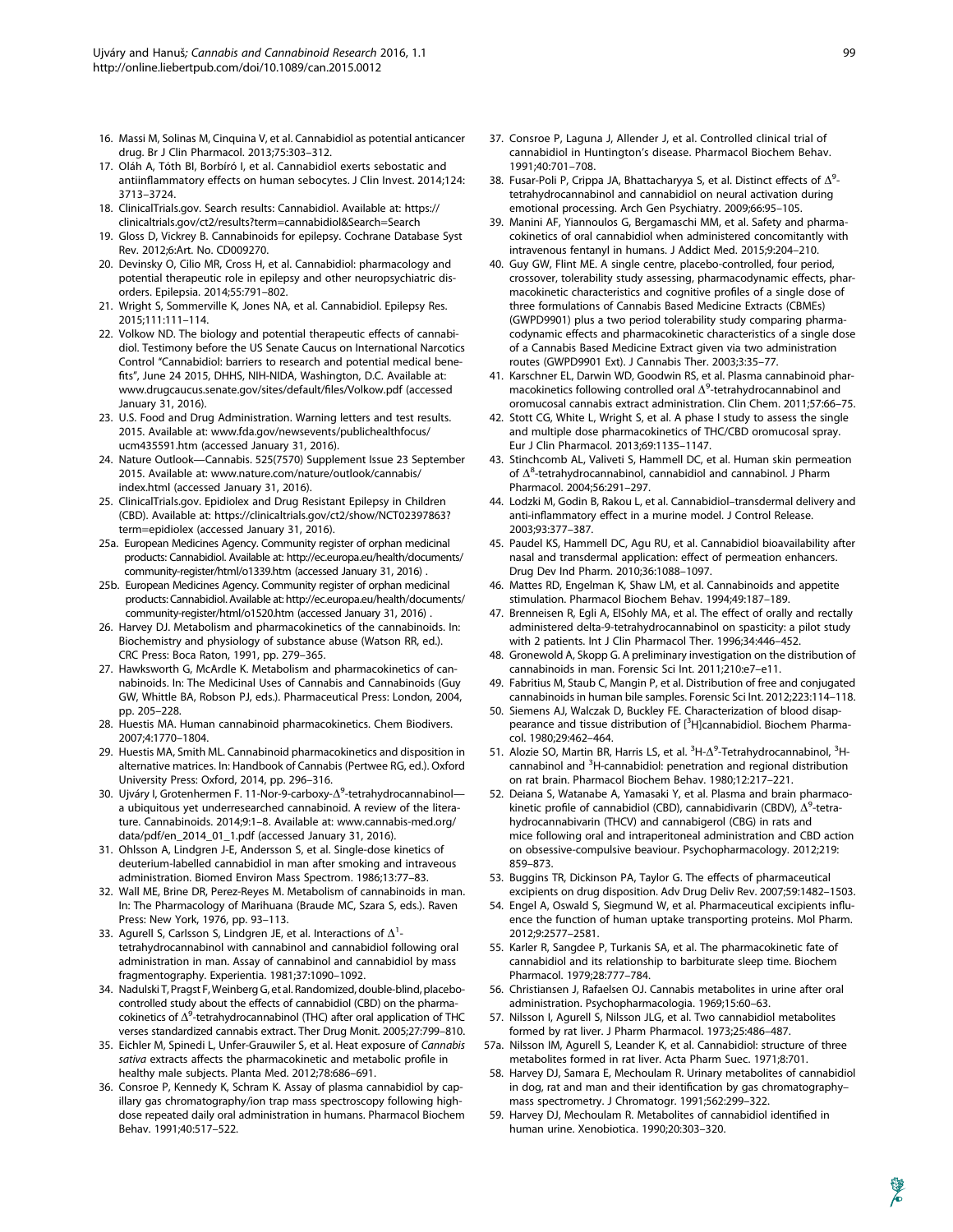- 60. Jiang R, Yamaori S, Takeda S, et al. Identification of cytochrome P450 enzymes responsible for metabolism of cannabidiol by human liver microsomes. Life Sci. 2011;89:165–170.
- 61. Düsing RH. Single-dose tolerance and pharmacokinetics of 2-n-propyl- $2(E)$ -pentenoate ( $\Delta^{2(E)}$ -valproate) in healthy male volunteers. Pharm Weekbl Sci. 1992;14:152–158.
- 62. Mazur A, Lichti CF, Prather PL, et al. Characterization of human hepatic and extrahepatic UDP-glucuronosyltransferase enzymes involved in the metabolism of classic cannabinoids. Drug Metab Dispos. 2009;37:1496–1504.
- 63. Bergamaschi MM, Barnes A, Queiroz RHC, et al. Impact of enzymatic and alkaline hydrolysis on CBD concentration in urine. Anal Bioanal Chem. 2013;405:4679–4689.
- 64. Sachse-Seeboth C, Pfeil J, Sehrt D, et al. Interindividual variation in the pharmacokinetics of  $\Delta$ 9-tetrahydrocannabinol as related to genetic polymorphisms in CYP2C9. Clin Pharmacol Ther. 2009;85:273–276.
- 65. Shani A, Mechoulam R. Photochemical reactions of cannabidiol. Cyclization to  $\Delta^1$ -tetrahydrocannabinol and other transformations. Tetrahedron. 1971;27:601–606.
- 66. Yamamoto I, Gohda H, Narimatsu S, et al. Identification of cannabielsoin, a new metabolite of cannabidiol formed by guinea-pig hepatic microsomal enzymes, and its pharmacological activity in mice. J Pharmacobiodyn. 1988;11:833–838.
- 67. Yamamoto I, Gohda H, Narimatsu S, et al. Cannabielsoin as a new metabolite of cannabidiol in mammals. Pharmacol Biochem Behav. 1991;40:541–546.
- 68. Mechoulam R, Ben-Zvi Z, Gaoni Y. Hashish–XIII: on the nature of the Beam test. Tetrahedron. 1968;24:5615–5624.
- 69. Haj CG, Sumariwalla PF, Hanuš L, et al. HU-444, a novel, potent antiinflammatory, nonpsychotropic cannabinoid. J Pharmacol Exp Ther. 2015;355:66–75.
- 70. Kozela E, Haj C, Hanuš L, et al. HU-446 and HU-465, derivatives of the non-psychoactive cannabinoid cannabidiol, decrease the activation of encephalitogenic T cells. Chem Biol Drug Des. 2016;87:143–153.
- 71. Nye JS, Seltzman HH, Pitt CG, et al. High-affinity cannabinoid binding sites in brain membranes labeled with  $[^3H]$ -5'-trimethylammonium  $\Delta^8$ -tetrahydrocannabinol. J Pharmacol Exp Ther. 1985;234:784-791.
- 72. Bisogno T, Hanuš L, de Petrocellis L, et al. Molecular targets for cannabidiol and its synthetic analogues: effect on vanilloid VR1 receptors and on the cellular uptake and enzymatic hydrolysis of anandamide. Br J Pharmacol. 2001;134:845–852.
- 73. Fride E, Feigin C, Ponde DE, et al. (+)-Cannabidiol analogues which bind cannabinoid receptors but exert peripheral activity only. Eur J Pharmacol. 2004;506:179–188.
- 74. Hanuš LO, Tchilibon S, Ponde DE, et al. Enantiomeric cannabidiol derivatives: synthesis and binding to cannabinoid receptors. Org Biomol Chem. 2005;3:1116–1123.
- 75. Bornheim LM, Everhart ET, Li J, et al. Characterization of cannabidiolmediated cytochrome P450 inactivation. Biochem Pharmacol. 1993;45:1323–1331.
- 76. Jiang R, Yamaori S, Okamoto Y, et al. Cannabidiol is a potent inhibitor of the catalytic acitivity of cytochrome P450 2C19. Drug Metab Pharmacokinet. 2013;28:332–338.
- 77. Mechoulam R, Tchilibon S, Fride E, et al. Pharmaceutical compositions comprising cannabidiol derivatives. US Patent 7759526, 2010.
- 78. Watanabe K, Usami N, Yamamoto I. Inhibitory effect of cannabidiol hydroxy-quinone, an oxidative product of cannabidiol, on the hepatic microsomal drug-metabolizing enzymes of mice. J Pharmacobiodyn. 1991;14:421–427.
- 79. Bornheim LM, Grillo MP. Characterization of cytochrome P450 3A inactivation by cannabidiol: possible involvement of cannabidiolhydroxyquinone as a P450 inactivator. Chem Res Toxicol. 1998;11: 1209–1216.
- 80. Wu H-Y, Han T-R. Cannabidiol hydroxyquinone-induced apoptosis of splenocytes is mediated predominantly by thiol depletion. Toxicol Lett. 2010;195:68–74.
- 81. Kogan NM, Schlesinger M, Priel E, et al. HU-331, a novel cannabinoidbased anticancer topoisomerase II inhibitor. Mol Cancer Ther. 2007;6:173–183.
- 82. Regal KM, Mercer SL, Deweese JE. HU-331 is a catalytic inhibitor of topoisomerase IIa. Chem Res Toxicol. 2014;27:2044–2051.
- 83. Peters M, Kogan NM. HU-331: a cannabinoid quinone, with uncommon cytotoxic properties and low toxicity. Expert Opin Investig Drugs. 2007;16:1405–1413.
- 84. Fride E, Ponde D, Breuer A, et al. Peripheral, but not central effects of cannabidiol derivatives: mediation by CB1 and unidentifed receptors. Neuropsychopharmacology. 2005;48:1117–1129.
- 85. Green K, Symonds CM, Oliver NW, et al. Intraocular pressure following systemic administration of cannabinoids. Curr Eye Res. 1982–1983; 2:247–253.
- 86. Uliss DB, Razdan RK, Daizell HC. Stereospecific intramolecular epoxide cleavage by phenolate anion. Synthesis of novel and biologically active cannabinoids. J Am Chem Soc. 1974;96:7372–7374.
- 87. ElSohly MA, Harland EC, Benigni DA, et al. Cannabinoids in glaucoma II: the effect of different cannabinoids in intraocular pressure of the rabbit. Curr Eye Res. 1984;3:841–850.
- 88. Carlini EA, Mechoulam R, Lander N. Anticonvulsant activity of four oxygenated cannabidiol derivatives. Res Commun Chem Pathol Pharmacol. 1975;12:1–15.
- 89. Samara E, Bialer M, Harvey DJ. Identification of glucose conjugates as major urinary metabolites of cannabidiol in the dog. Xenobiotica. 1990;20:177–183.
- 90. Pertwee RG. The pharmacology and therapeutic potential of cannabidiol. In: Cannabinoids (Di Marzo V, ed.). Landes Bioscience: Georgetown, TX, 2004, pp. 32–83.
- 91. Adams R. Marijuana. Bull N Y Acad Med. 1942;18:705–730.
- 92. Paton WDM, Pertwee RG. Effect of cannabis and certain of its constituents on pentobarbital sleeping time and phenazone metabolism. Br J Pharmacol. 1972;44:250–261.
- 93. Dalton WS, Martz R, Rodda BE, et al. Influence of cannabidiol on secobarbital effects and plasma kinetics. Clin Pharmacol Ther. 1976;20:695–700.
- 94. Benowitz NL, Nguyen T-L, Jones RT, et al. Metabolic and psychophysiologic studies of cannabidiol-hexobarbital interaction. Clin Pharmacol Ther. 1980;28:115–120.
- 95. Stout SM, Cimino NM. Exogenous cannabinoids as substrates, inhibitors and inducers of human drug metabolizing enzymes: a systematic review. Drug Metab Rev. 2014;46:86–95.
- 96. Bornheim LM, Everhart ET, Li J, et al. Induction and genetic regulation of mouse hepatic cytochrome P450 by cannabidiol. Biochem Pharmacol. 1994;48:161–171.
- 97. Yamaori S, Kinugasa Y, Jiang R, et al. Cannabidiol induces expression of human cytochrome P450 1A1 that is possibly mediated through aryl hydrocarbon receptor signaling in HepG2 cells. Life Sci. 2015;136:87–93.
- 98. Bornheim LM, Kim KY, Chen B, et al. The effect of cannabidiol on mouse hepatic microsomal cytochrome P450-dependent anandamide metabolism. Biochem Biophys Res Commun. 1993;197:740–746.
- 99. Stott C, White L, Wright S, et al. A Phase I, open-label, randomized, crossover study in three parallel groups to evaluate the effect of Rifampicin, Ketoconazole, and Omeprazole on the pharmacokinetics of THC/CBD oromucosal spray in healthy volunteers. Springerplus. 2013;2:236.
- 100. Geffrey AL, Pollack SF, Bruno PL, et al. Drug–drug interaction between clobazepam and cannabidiol in children with refractory epilepsy. Epilepsia. 2015;56:1246–1251.
- 101. Zhu H-J, Wang J-S, Markowitz JS, et al. Characterization of P-glycoprotein inhibition by major cannabinoids from marijuana. J Pharmacol Exp Ther. 2006;317:850–857.
- 102. Holland ML, Allen JD, Arnold JC. Interaction of plant cannabinoids with the multidrug transporter ABCC1(MRP1). Eur J Pharmacol. 2008;591:128–131.
- 103. Arnold JC, Hone P, Holland ML, et al. CB2 and TRPV1 receptors mediate cannabinoid actions on MDR1 expression in multidrug resistant cells. Pharmacol Rep. 2012;64:751–757.
- 104. Feinshtein V, Erez O, Ben-Zvi Z, et al. Cannabidiol changes P-gp and BCRP expression in trophoblast cell lines. PeerJ. 2013;1:e153.
- 105. Harvey DJ. Mass spectrometry of the cannabinoids and their metabolites. Mass Spectrom Rev. 2013;6:135–229.
- 106. Agurell S, Dahmén J, Gustafsson B, et al. Metabolic fate of tetrahydrocannabinol. In: Cannabis and its derivatives: pharmacology and experimental psychology (Paton WDM, Crown J, eds.). Oxford University Press: London, 1972, pp. 16–38.